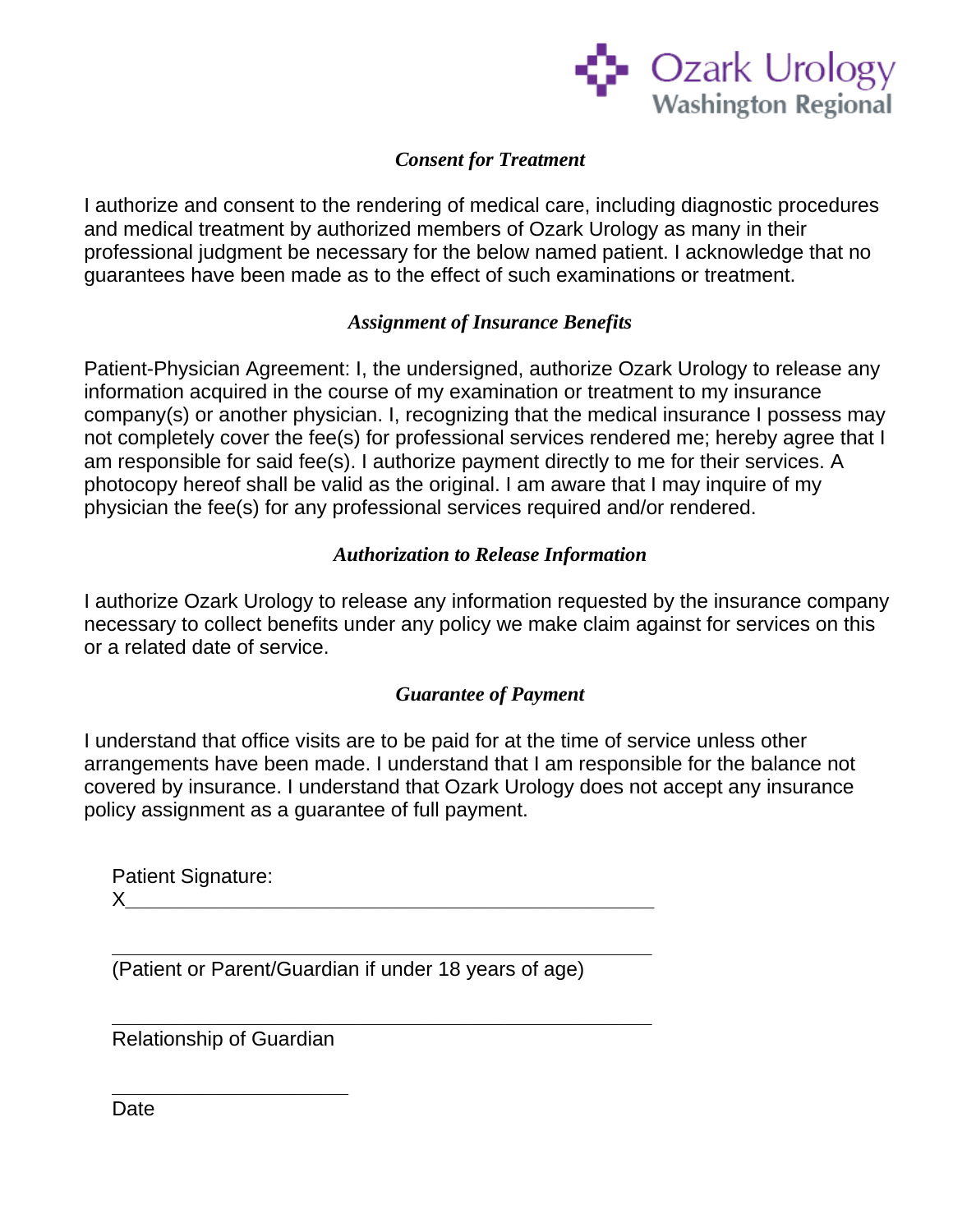## **PATIENT INFORMATION- PLEASE PRINT**



|                                                                                                                                                                                                                                                        |                                    |                                       | <b>MRN#:</b>                                                                                                                                                                                                                   |  |
|--------------------------------------------------------------------------------------------------------------------------------------------------------------------------------------------------------------------------------------------------------|------------------------------------|---------------------------------------|--------------------------------------------------------------------------------------------------------------------------------------------------------------------------------------------------------------------------------|--|
| Name: Name and the state of the state of the state of the state of the state of the state of the state of the state of the state of the state of the state of the state of the state of the state of the state of the state of<br><b>First</b><br>Last | <b>Mid Initial</b>                 |                                       | Ext: The contract of the contract of the contract of the contract of the contract of the contract of the contract of the contract of the contract of the contract of the contract of the contract of the contract of the contr |  |
|                                                                                                                                                                                                                                                        |                                    |                                       |                                                                                                                                                                                                                                |  |
|                                                                                                                                                                                                                                                        |                                    |                                       | Date of Birth: - - Age: yrs                                                                                                                                                                                                    |  |
| State: _______________________                                                                                                                                                                                                                         | Zip Code: _______________          |                                       |                                                                                                                                                                                                                                |  |
| SEX: D Male D Female                                                                                                                                                                                                                                   |                                    |                                       | Work Address: ______________________________                                                                                                                                                                                   |  |
| □ Divorced<br><b>MARITAL STATUS:</b> $\Box$ Married $\Box$ Single<br>$\Box$ Partner<br>$\Box$ Widowed<br><b>Separated</b>                                                                                                                              |                                    |                                       |                                                                                                                                                                                                                                |  |
|                                                                                                                                                                                                                                                        |                                    |                                       |                                                                                                                                                                                                                                |  |
| <b>REFERRAL</b>                                                                                                                                                                                                                                        |                                    |                                       |                                                                                                                                                                                                                                |  |
| Who referred you to our clinic? (PLEASE CHECK BOX)                                                                                                                                                                                                     |                                    |                                       |                                                                                                                                                                                                                                |  |
| □ Washington Regional Medical Center                                                                                                                                                                                                                   | Community or Company Health Fair   |                                       |                                                                                                                                                                                                                                |  |
| □ Newspaper or Magazine                                                                                                                                                                                                                                | □ Treated by Physician in hospital | □ Employer                            |                                                                                                                                                                                                                                |  |
| □ Recommended by friend or family member                                                                                                                                                                                                               | $\Box$ Internet                    | □ Insurance Plan Directory            |                                                                                                                                                                                                                                |  |
| D Drove by Location of Clinic                                                                                                                                                                                                                          | □ Phone Directory (Yellow pages)   | <b>IReturn Patient/Not Applicable</b> |                                                                                                                                                                                                                                |  |
|                                                                                                                                                                                                                                                        |                                    | □ Other: ________________             |                                                                                                                                                                                                                                |  |

## **SPOUSE/PARENT INFORMATION**

|                                                                    |  | Work: ______________________       | Ext: _______________ |
|--------------------------------------------------------------------|--|------------------------------------|----------------------|
|                                                                    |  | Spouse/Parent SEX: 0 Male 0 Female |                      |
| City: _______________________State: __________ Zip: ______________ |  |                                    |                      |
|                                                                    |  |                                    |                      |

| <b>EMERGENCY CONTACT INFORMATION</b>              |  |  |  |
|---------------------------------------------------|--|--|--|
|                                                   |  |  |  |
|                                                   |  |  |  |
| City: $\qquad \qquad$ State: $\qquad \qquad$ Zip: |  |  |  |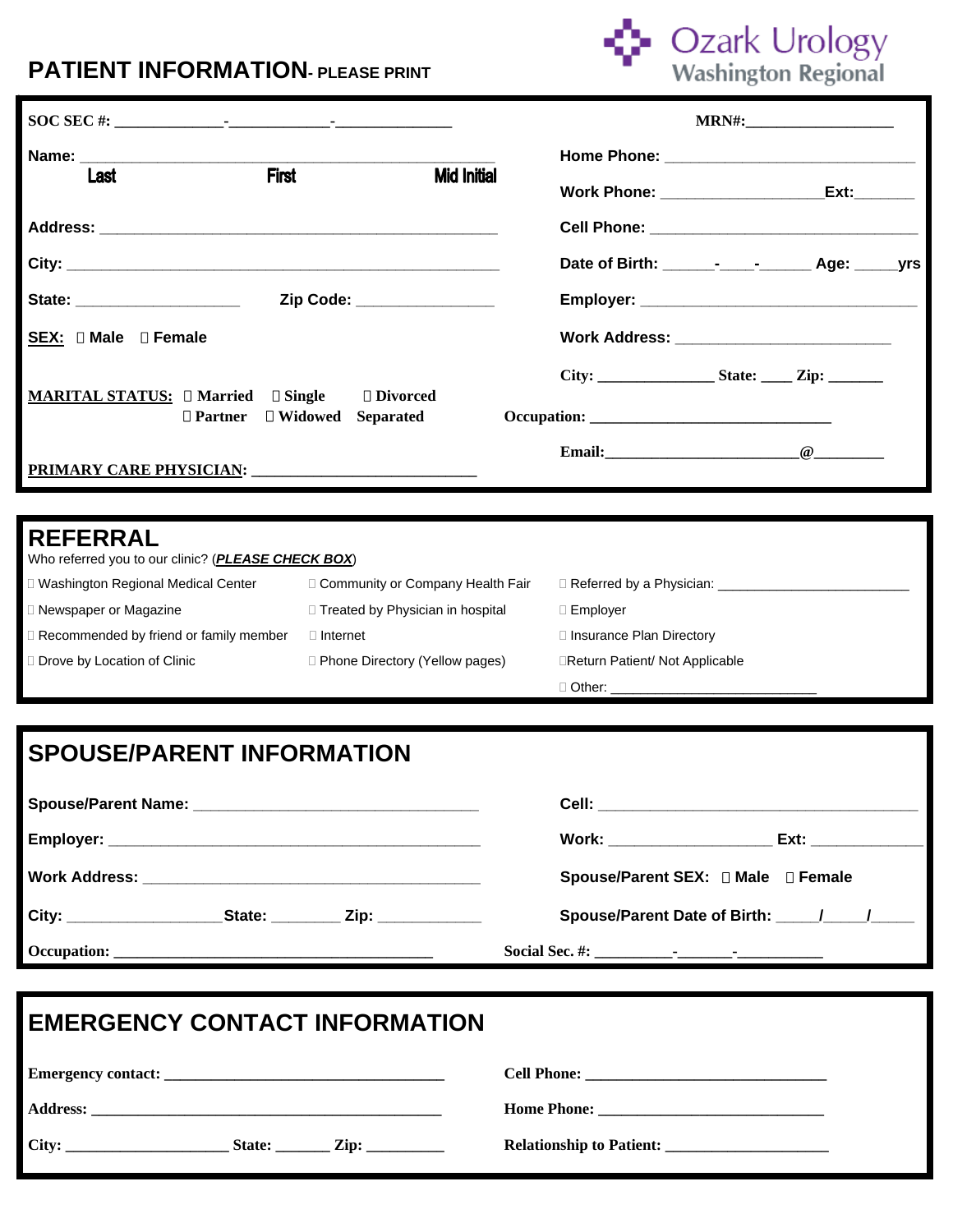# **PRIMARY INSURANCE**

|  | Main Holder's Date of Birth: \[\sqrt \] \[\sqrt \] |  |
|--|----------------------------------------------------|--|
|  |                                                    |  |
|  |                                                    |  |
|  |                                                    |  |

# **SECONDARY INSURANCE**

|                                  |                              | Main Holder's Date of Birth: \[\sqrt \] \[\sqrt \] |  |
|----------------------------------|------------------------------|----------------------------------------------------|--|
|                                  |                              |                                                    |  |
|                                  |                              |                                                    |  |
| State: _________________________ | Zip: _______________________ |                                                    |  |